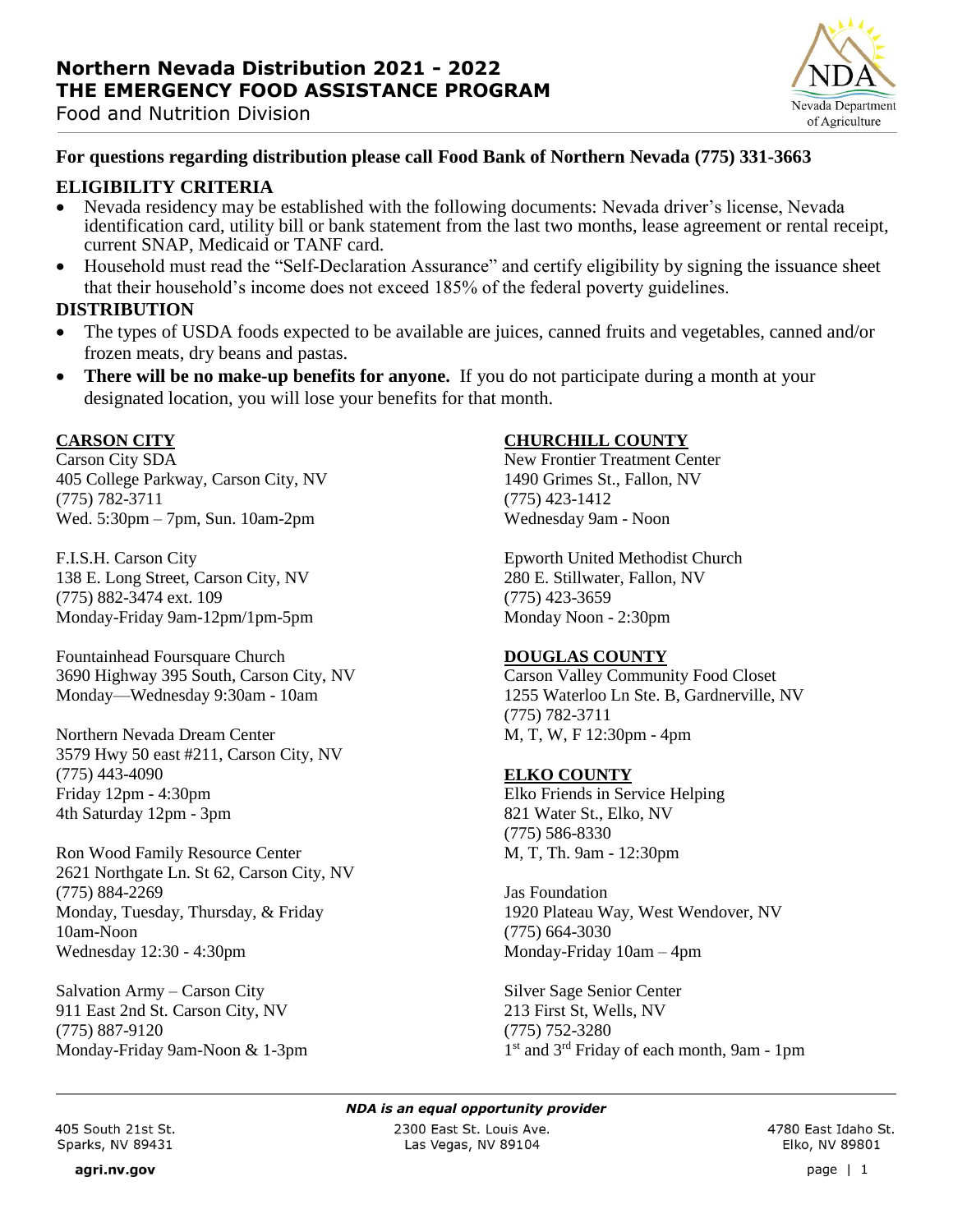# **Northern Nevada Distribution 2021 - 2022 THE EMERGENCY FOOD ASSISTANCE PROGRAM**

Food and Nutrition Division

## **EUREKA COUNTY**

Eureka Senior Center 20 West Gold St., Eureka, NV (775) 237-5597 Last Wednesday of each month 8am - 11am

### **HUMBOLDT COUNTY**

Frontier Community Action Agency 300 E. Haskell Street, Winnemucca, NV (775) 623-9003 3<sup>rd</sup> Friday of each month Seniors 60+ 11am - 12:30pm Community 1pm - 3:30pm

Fort McDermitt Tribe – Tribal Gym 111 N. Reservation Road, McDermitt, NV 3<sup>rd</sup> Wednesday of each month 9:30am - 11:30am

Winnemucca Food Bank 150 South Bridge St., Winnemucca, NV (775) 625-2223 Monday, Wednesday, Friday 9am - Noon & 1pm - 4pm

### **LANDER COUNTY**

Assembly of God Helping Hands 289 Stone Ave., Battle Mountain, NV (775) 635-2162 4 nd Friday of each month 10am - 11:30am

Helping Hands of Austin 234 Water St., Austin, NV (775) 964-2300 1 st Monday of each month 12pm – 2pm

### **LYON COUNTY**

Healthy Community Coalition - Dayton Food Pantry 209 Dayton Valley Rd Dayton, NV **(**775) 246-7834 Monday-Thursday 10am - 4pm

Healthy Community Coalition - Silver Stage Food Pantry 1775 US-50, Silver Springs, NV (775) 577-9161 M, W, Th, F, 10am - 4pm

Healthy Communities Coalition Yerington Food Pantry 124 W Bridge St. Yerington, NV (775) 350-4597 Wednesdays 10am - 5pm

Living Faith Christian Fellowship 110 S Center St. Fernley, NV (775) 575-5037 Wednesdays 8am - Noon

St. Robert's Bellarmine Catholic Church 625 Desert Shadows Ln., Fernley, NV (775) 575-4011 Thursdays 9am - 12pm

### **MINERAL COUNTY**

Consolidated Agencies of Human Services 924 5<sup>th</sup> Street, Hawthorne, NV (775) 945-2471 Last Wednesday of each month 10am – 1pm

Consolidated Agencies of Human Services Schurz Tribal Gym, Schurz, NV (775) 945-2471 Last Tuesday of each month 9am - 9:30am

Consolidated Agencies of Human Services Buffalo Stop Store, Walker Lake, NV (775) 945-2471 Last Tuesday of each month 10am - 10:15am

Consolidated Agencies of Human Services Luning Rest Stop Area, Luning, NV (775) 945-2471 3/28, 5/30, 7/25, 9/26, 11/28 – 12pm - 12:15pm

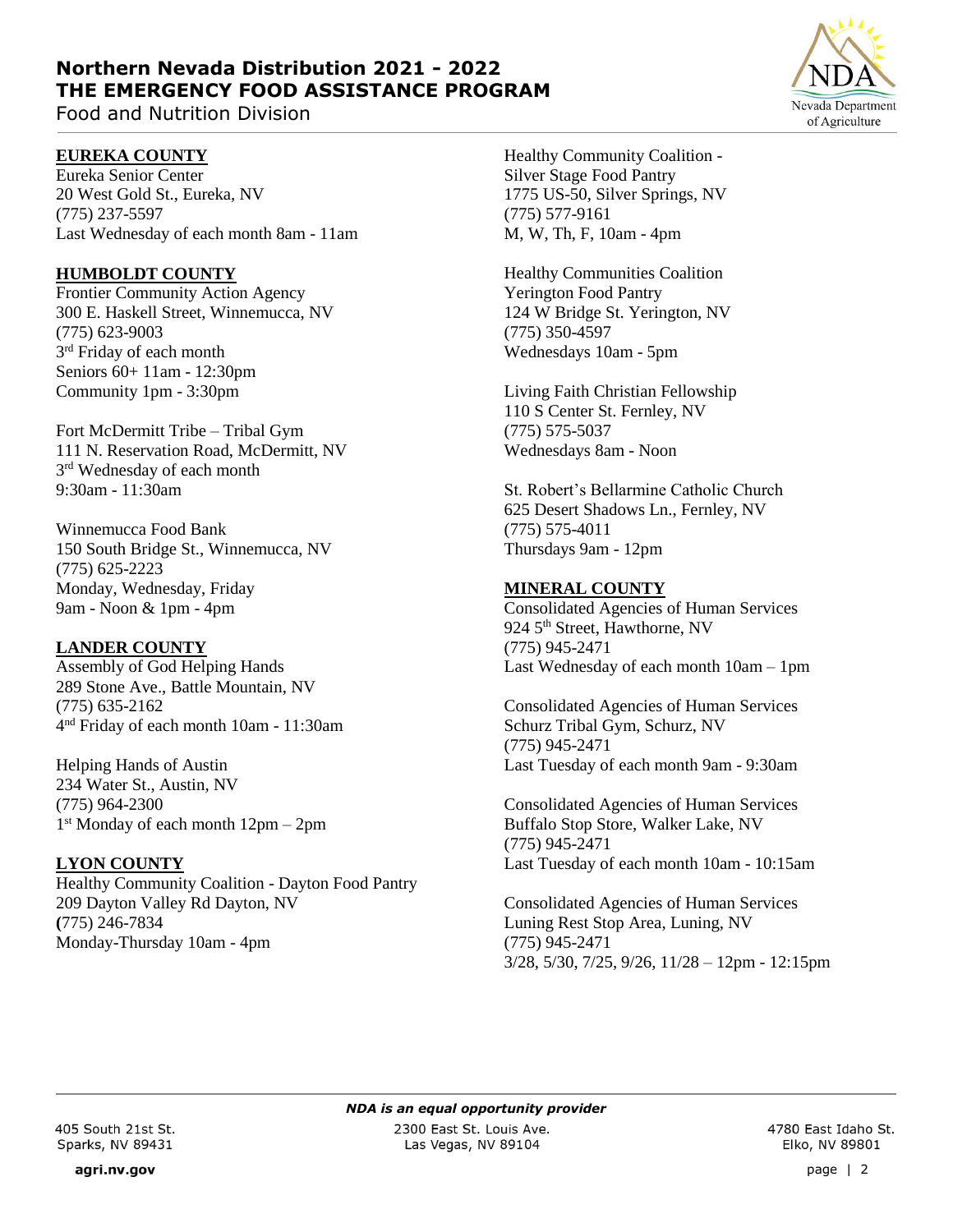# **Northern Nevada Distribution 2021 - 2022 THE EMERGENCY FOOD ASSISTANCE PROGRAM**

Food and Nutrition Division

Nevada Department of Agriculture

Consolidated Agencies of Human Services Mina Care and Share 8<sup>th</sup> and B Street, Mina, NV (775) 945-2471 3/28, 5/30, 7/25, 9/26, 11/28 – 11am - 11:15am

Consolidated Agencies of Human Services Yomba Tribal Council Office, Yomba, NV (775) 945-2471 Last Wednesday of each month 9am - 9:15am

Consolidated Agencies of Human Services Dummar's Restaurant – Main Street, Gabbs, NV (775) 945-2471 Last Wednesday of each month 10am - 10:30am

Walker River Paiute Tribe 4022 Hwy 95, Schurz, NV (775) 773-2478 ext. 2171 Tues. and Thurs. 2pm – 4pm

## **PERSHING COUNTY**

Lovelock Community Food Pantry 805 Cornell Ave., Lovelock, NV (775) 273-7720 3<sup>rd</sup> Tuesday of each month at 10am

### **STOREY COUNTY**

Mark Twain Community Center 500 Sam Clemons Ave, Dayton, NV 1st and 3rd Wednesday of the month 9am - 11am

### **WASHOE COUNTY**

Adventist Community Services – Center of Influence 1095 E Taylor Way, Reno, NV (775) 770-0243 Full pantry 2nd & 4th Friday 1-2pm

Board of Regents UNR 1664 North Virginia St. Reno, NV (775) 784-6589 \*By appointment only

Boys & Girls Club of Truckee Meadows 2680 E 9th St, Reno, NV (775) 360-2404 \*By appointment only

Calvary Chapel/Sonrise 246 Courtney Lane, Reno, NV (775) 544-1922 Monday 11am

Catholic Charities of Northern Nevada 500 E Fourth St, Reno, NV (775) 322-7073 Monday-Friday 9am - 5pm Saturday 9am - 3pm

Children's Cabinet 777 Sinclair Reno, NV (775) 348-6781 \*By Appointment Only

Desert Heights Elementary 13948 Mt. Bismark Reno, NV \*By Appointment Only

Desert Skies Middle School 7550 Donatello Dr., Sun Valley, NV 89433 \*By Appointment Only

Faith Alive Christian Center 120 Hubbard Way, Reno, NV (661) 313-2233 2 nd & 4th Wednesday 8:30-10am

Faith Lutheran Church 2075 W 7th. Street, Reno, NV (775) 560-3248 Monday 11am - Noon Closed Nov.12, Nov.26 Dec. 24, Dec.31

The Salvation Army - Reno 1931 Sutro St., Reno, NV (775) 688-4555 Monday-Friday 8am - 12pm, 12:30pm - 4pm

Sierra Community House 341 Incline Way, Incline Village, NV (775) 298-4161 Thursday 3pm - 3:30pm

agri.nv.gov

*NDA is an equal opportunity provider*

2300 East St. Louis Ave. Las Vegas, NV 89104